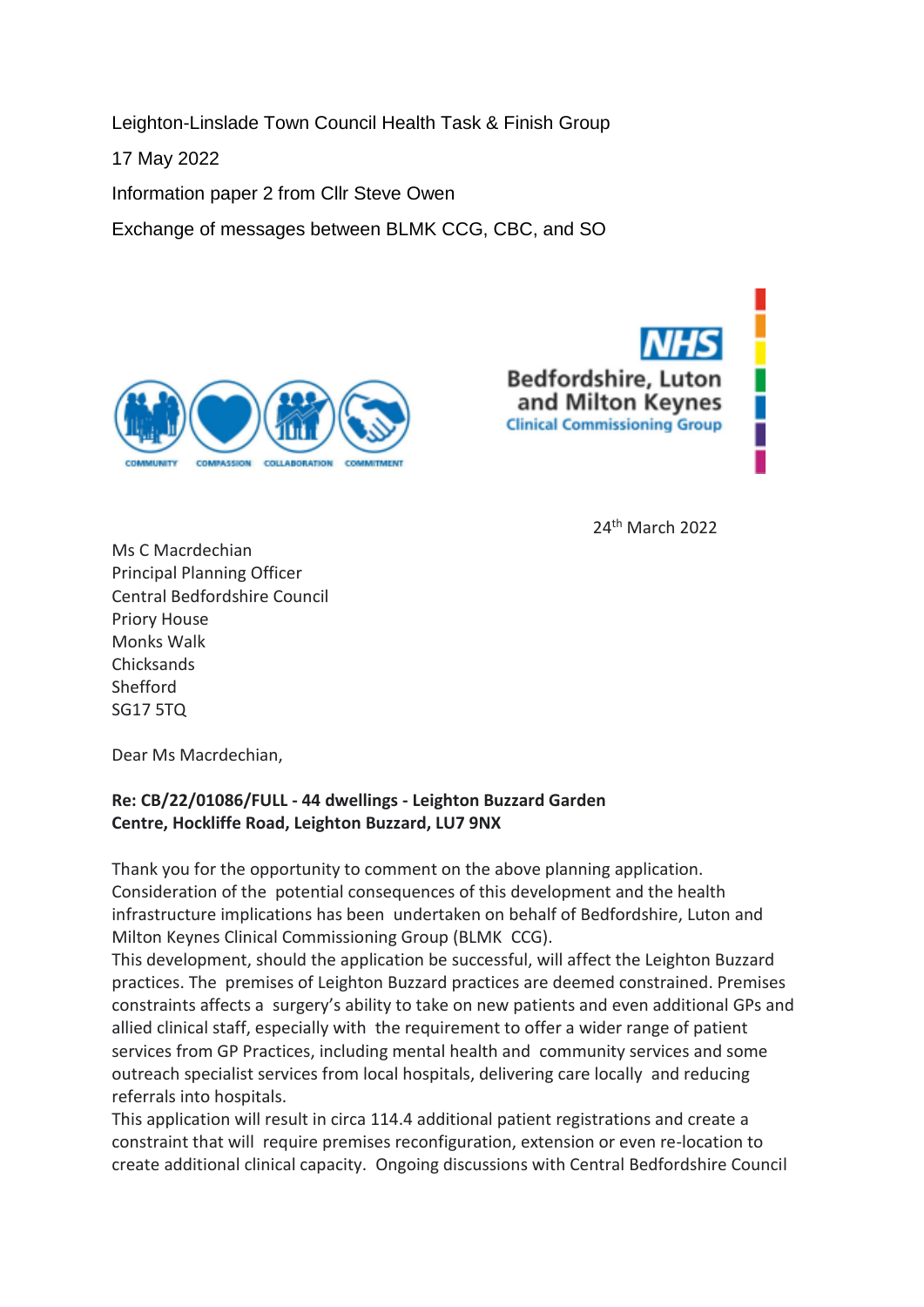are taking place in relation to the CCG's proposal to develop an Integrated Health and Care Hub for Leighton Buzzard.

For this reason, in order to make this development acceptable to NHS commissioners, it is requested that a contribution is made towards the provision of new integrated health and care healthcare facilities in Leighton Buzzard, supporting the delivery of the NHS long term plan.

For clarity: Primary Care is commissioned by BLMK CCG, having taken over this commissioning responsibility from NHS England on 1 April 2019 and this response should be taken as the full NHS reply for consultation purposes.

The primary care calculation is based on the following principle adopted across the NHS England Midlands and East region to provide consistency for all the 25 local authorities comprising that area and as part of the single operating model of best practice it has developed. It has been consistently accepted by local planning authorities.

This figure is based on the following breakdown:  $w \times 2.6 = x$ 

Multiply the numbers of dwellings in any given development (w)

by 2.6 to give x new patients

 $x/2000 = v$ 

Divide the number of patients by 2000 to give the numbers of GPs needed (y) (based on the ratio of 2,000 patients per 1 GP (as set out in the NHS England "Premises Principles of Best Practice, Part 1 Procurement & Development")

#### y x 199 = z m2 of additional GMS space

Multiply the number of GPs required by 199 to convert to new GMS space (199 m2 ) being the amount of floor space required by each GP (again as set out in the NHS England "Premises Principles of Best Practice, Part 1 Procurement &

Development")

 $z \times £3,150^* = £$ 

Multiply the floor space by £3,150 which represents build cost per m2 including fit out and fees to give a total cost (£)

 $f$ /number of dwellings =  $f$ 814.90 (rounded to  $f$ 815 per dwelling) Dividing the total build cost by the number of dwellings provides a standard contribution required from each new dwelling towards the cost of providing GMS services for that development

44 dwellings x 2.6 = 114.4 new patients

114.4 / 2,000 = 0.0572 GP (based on ratio of 2,000 patients per 1 GP and 199m2 as set out in the NHS England "Premises Principles of Best Practice Part 1 Procurement & Development") 0.0572 x 199m2 = 11.3828 m2 additional space required 11.3828 x £3,150 (build costs including fit out and all fees) = £35,855.82 £35,855.82 /44 = £814.90 rounded up to £815 per dwelling = £35,860.00

The requested total contribution of £35,860.00 is calculated only on the number of additional new registrations and patient activity requirements this development will generate and will therefore contribute proportionately towards the costs of provision of a new integrated health and care healthcare facility in Leighton Buzzard. In terms of trigger points with regard to S106 developer contributions, it remains the case

that the earliest possible developer contributions are vital to mitigate the health impact of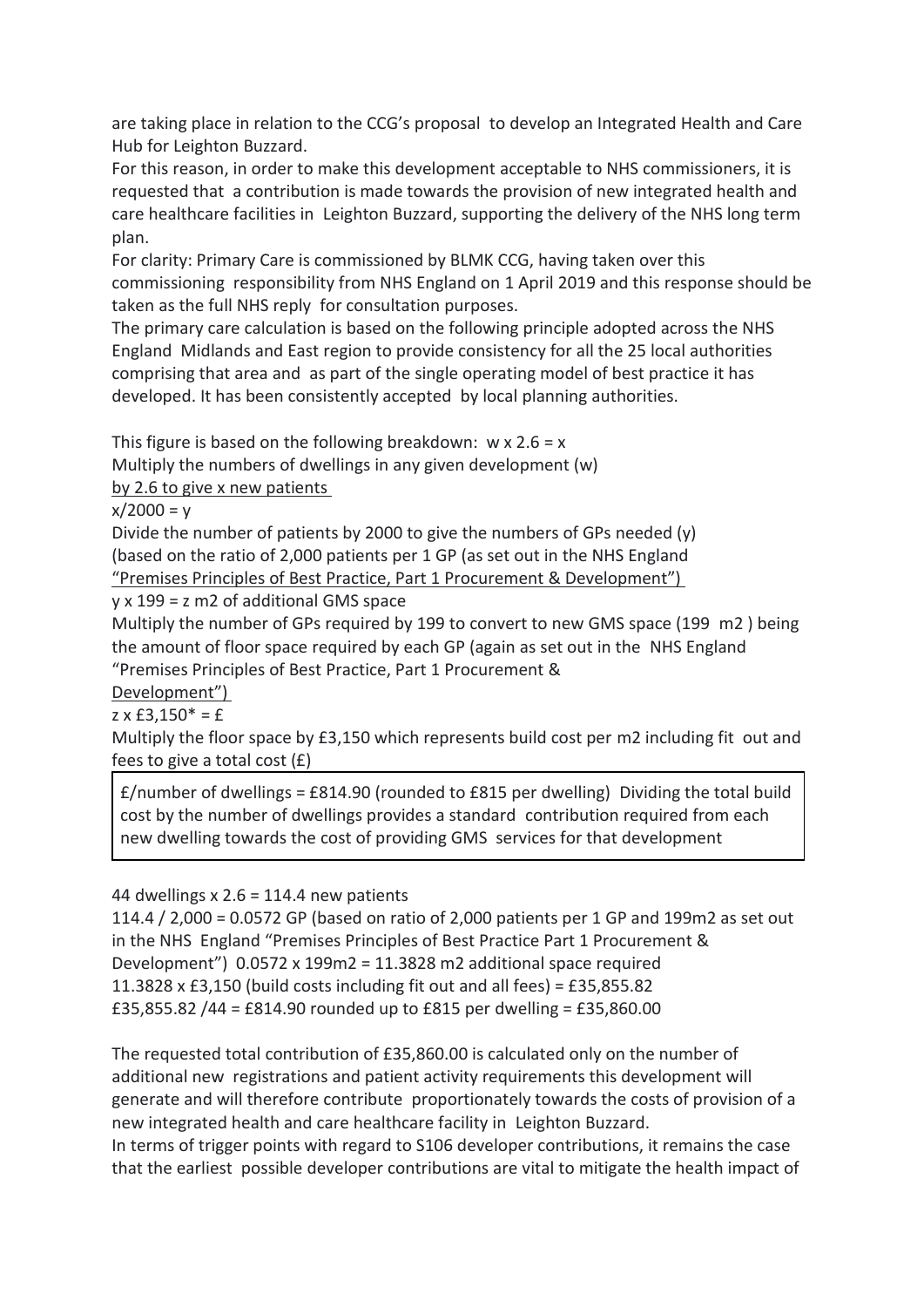the additional residents. BLMK CCG puts the delivery of services to patients first and increasingly the need to support the viability and resilience of GP practices, their ability to cope with increasing patient numbers and the requirement to provide more services locally, in line with the NHS Long Term Plan.

I trust this information is sufficient for you to proceed. However, should you have any questions, please do not hesitate to contact me

Yours sincerely

 $4t21.1$ 

Collette How Estates Officer Bedfordshire, Luton and Milton Keynes Clinical Commissioning Group Performance and Governance Directorate Capability House Wrest Park Silsoe Bedfordshire MK45 4HR Planning email address: blmkccg.planningconsultations@nhs.net

# ………………………………………………………………

#### **Health Infrastructure and Planning Applications**

**Steve Owen** Wed, Mar 30, 5:24 PM

to blmkccg.planningconsultations@nhs.net

(For the attention of Ms Colette How, Estates Officer, Bedfordshire Luton & Milton Keynes Clinical Commissioning Group,or a colleague in her absence)

Dear Ms How

I found your letter (attached) of 22 March 2022 to CBC re a current planning application. I welcome the contents and intent of your letter.

May I seek your help with a few related questions:

1. Have your Estates Group within BLMKCCG been sending similar letters to Central Bedfordshire Council re past multi-dwelling applications, and if so over roughly what period? If it hasn't been a routine procedure, was there some aspect of this particular application that caused you to change your usual approach?

2. Your letter contains some figures and a formula referenced *"NHS England "Premises Principles of Best Practice Part 1 Procurement & Development")* . Do you know from what date this guidance was issued and did something similar precede it? And does the formula apply only to GP premises or is it more widely applicable?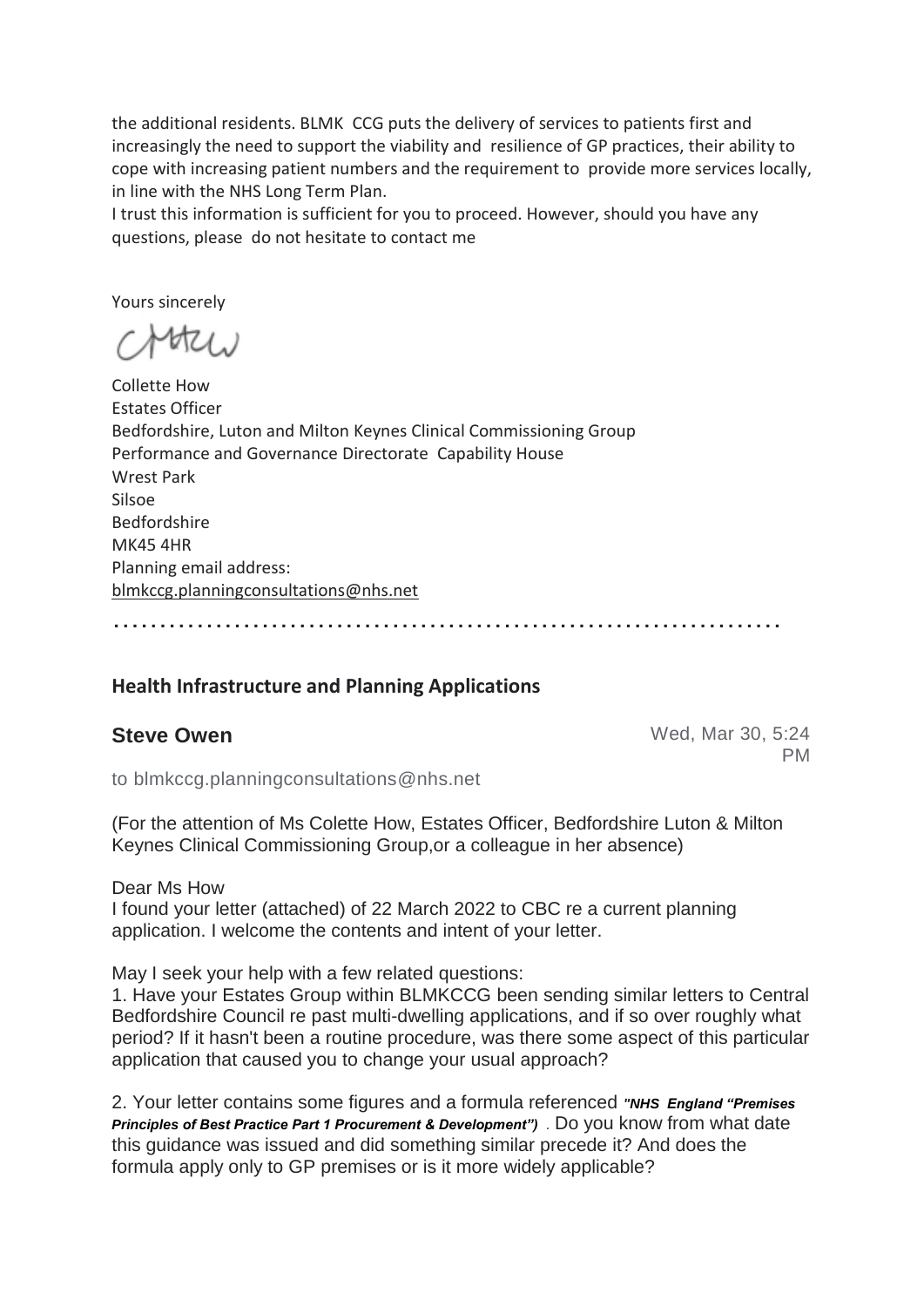3. The calculation in your letter ends with a requested figure of £35,860, and that paragraph then identifies the destination of this funding as *" a new integrated health and care healthcare facility in Leighton Buzzard."* Is there a reason why additional GP surgery space is not also mentioned?

4. It looks as if the costs quoted are for buildings - if that is right, what is your understanding of the source of revenue to recruit and pay the additional GPs (and associated clinical staff) needed for this growth? (If you prefer to direct me to a colleague elsewhere in the CCG for an answer, please do).

4. Earlier in your letter is the sentence *"The premises of Leighton Buzzard practices are deemed constrained."* Does this conclusion come from your Estates Group (in which case, is there some summary was of explaining how it has been reached) or from elsewhere in the CCG, or from outside the CCG?

Thank you in advance for any help you can provide, and I hope that Leighton-Linslade Town Council' Planning Committee, which I serve on, acting as a consultee on this particular application, may be expressing similar views to CBC.

Best wishes Steve Owen Leighton-Linslade Town Councillor

………………………………………………………………………………………

## **PLANNINGCONSULTATIONS (NHS BEDFORDSHIRE, LUTON AND MILTON KEYNES CCG)**

27 April 2022 1:08 PM to Nikki, Laura, me

Dear Councillor Owen,

Thank you for your emails and apologies for the delay in getting back to you, it took a bit of time for other colleagues to come back to me due to Easter annual leave. I hope the below answers all of your questions and should you require any further information or clarification then please do not hesitate to come back to me.

1. Have your Estates Group within BLMKCCG been sending similar letters to Central Bedfordshire Council re past multi-dwelling applications, and if so over roughly what period? If it hasn't been a routine procedure, was there some aspect of this particular application that caused you to change your usual approach?

We have been responding to planning application consultations from Central Bedfordshire Council directly since 2017. We also do the same for Bedford Borough and Milton Keynes Councils, and are currently in discussions with Luton Borough Council to establish a similar process.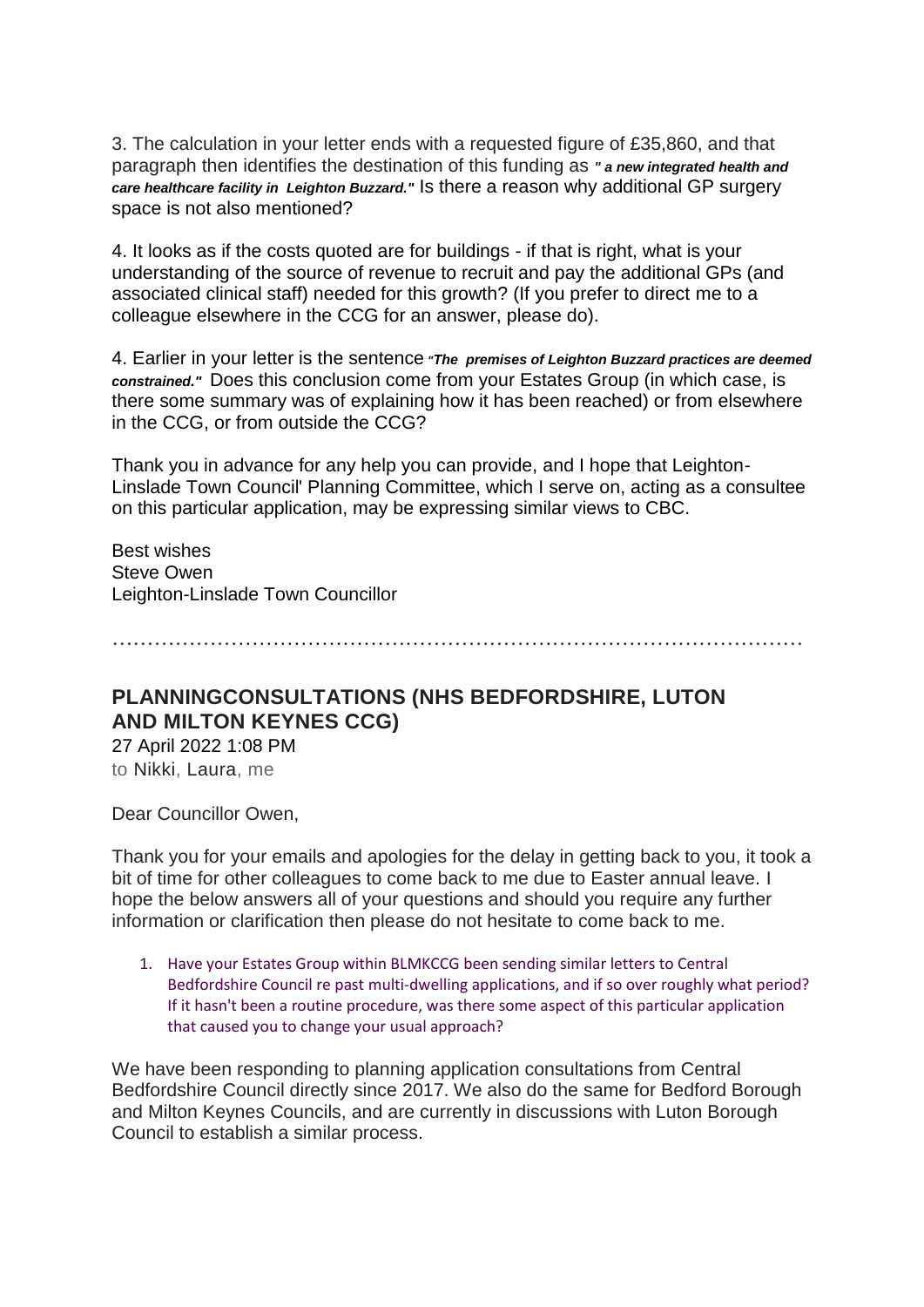The CCG has worked with the Local Authority Planning teams to ensure any health requested contribution is fairly and reasonably related in scale and kind to the development, taking into account viability issues for smaller developments. The following thresholds have been agreed with, and supported by, the local authorities:

- Cases for primary care only are made for developments of between 10 and 50 dwellings.
- Cases for primary care, community and mental health provision are made for larger developments of between 51 and 150 dwellings.
- Cases including the above criteria, plus a contribution for secondary/acute provision are made for developments in excess 150 dwellings.
- 2. Your letter contains some figures and a formula referenced *"NHS England "Premises Principles of Best Practice Part 1 Procurement & Development")* . Do you know from what date this guidance was issued and did something similar precede it? And does the formula apply only to GP premises or is it more widely applicable?

The NHS England Premises Principles of Best Practice date back to the period leading up to publication of The National Health Service (General Medical Services - Premises Costs) Directions 2013. We do expect these to be revised but have been informed by NHS England this is not yet published and are awaiting the new, updated Premises Cost Directions.

In terms of how the figures are calculated - the General Medical Services (GMS) primary care figures are based on each Local Authority's average occupancy per dwelling; Central Bedfordshire Council use 2.6 (based on average occupancy of new dwellings), and other Local Authorities use a different number to reflect their demographic, therefore our primary care formula differs slightly depending on which Local Authority a development falls within. This gives the number of likely additional residents and is the basis for the remainder of the formula to ensure the request is directly related to the size of a development. The ratio of 2,000 patients per 1 GP (as set out in the NHS England *"Premises Principles of Best Practice, Part 1 Procurement & Development.*" Then multiplied by (199 m2 ) being the amount of floor space required by each GP (again as set out in the NHS England *"Premises Principles of Best Practice, Part 1 Procurement & Development"*). The build cost per m2 includes fit out and fees to give a total cost and used to reflect the fact that there is no capital funding for primary care premises.

The Community, Mental Health and Acute requested contributions are calculated by activity type and recorded attendance data. The activity type attendance numbers reflect a lower proportion of the population than the >90% first accessing healthcare via GP provided General Medical Services.

Every effort is made to ensure a CCG request for a S106 developer contribution is tailored to each individual development. This tailored process, together with the agreed thresholds is considered the fairest and most reasonable methodology in the CCG's opinion. The methodology has been accepted by the Local Authorities the CCG works with and at Appeal stage. Currently there is no national methodology, although the Department of Health & Social Care (DHSC) has started a national programme to understand the current planning capability across the health system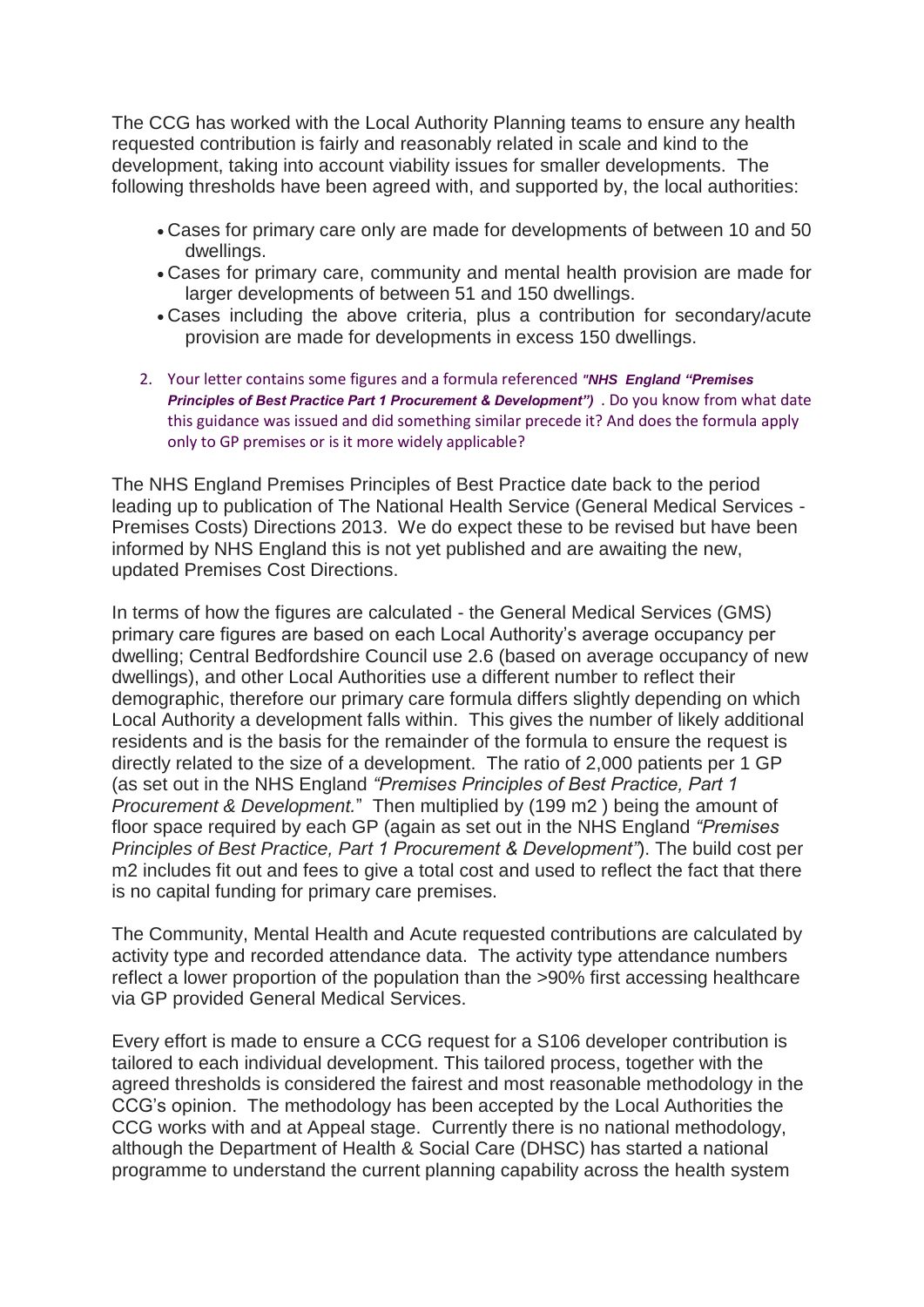and exploring options to develop a DHSC central planning resource to support local NHS leaders to work more effectively with Local Authorities and to understand best practice opportunities for CIL and S106 to mitigate the impact on health infrastructure.

3. The calculation in your letter ends with a requested figure of £35,860, and that paragraph then identifies the destination of this funding as *" a new integrated health and care healthcare facility in Leighton Buzzard."* Is there a reason why additional GP surgery space is not also mentioned?

When we request the funding we take into account planned local projects as per the CCG's Primary Care Estates Strategy, or alternatively identify the closest GP practice(s) to the development, or for more rural developments the practice(s) whose patient boundaries include the development area. This is to ensure the health request is directly related to the development and benefits the most constrained practices to get funding to extend, reconfigure or even relocate their practice to best suit the population needs and growth. In this case the proposed Leighton Buzzard Health and Care Hub would benefit all three of our Leighton Buzzard practices as opposed to a small update to an existing practice from such a modest request. Should we not identify a specific practice or project then it leaves us open to push back from the developer because they will expect to see a specific named project.

4. It looks as if the costs quoted are for buildings - if that is right, what is your understanding of the source of revenue to recruit and pay the additional GPs (and associated clinical staff) needed for this growth? (If you prefer to direct me to a colleague elsewhere in the CCG for an answer, please do).

S106 developer contributions are relevant towards the infrastructure impact of additional residents only, and therefore relate to the changes required to healthcare premises to facilitate the additional demand and capacity expected as a result of the extra residents. The primary source of funding for practices to employ their clinical teams is via the General Medical Services contract, whereby practices receive an income based on the number of patients registered with the practice and as an outcome of changes implemented through the annual NHS England contract negotiations. GP practice income increases proportionately in line with growth of their list size. Groupings of GP practices known as Primary Care Networks (PCNs) are able to access additional NHS funding to recruit a range of clinical and nonclinical staff to work across and support the practices in the PCN grouping this includes e.g. Clinical Pharmacists, Paramedics, Social Prescribers.

5. Earlier in your letter is the sentence *"The premises of Leighton Buzzard practices are deemed constrained."* Does this conclusion come from your Estates Group (in which case, is there some summary was of explaining how it has been reached) or from elsewhere in the CCG, or from outside the CCG?

The CCG has an agreed methodology, supported by planning officers, for establishing if a premises is space constrained or not. This is based on the internal size of the premises and measured against the number of patients registered with a particular practice, as well as knowledge of the primary care estate layout. Whilst